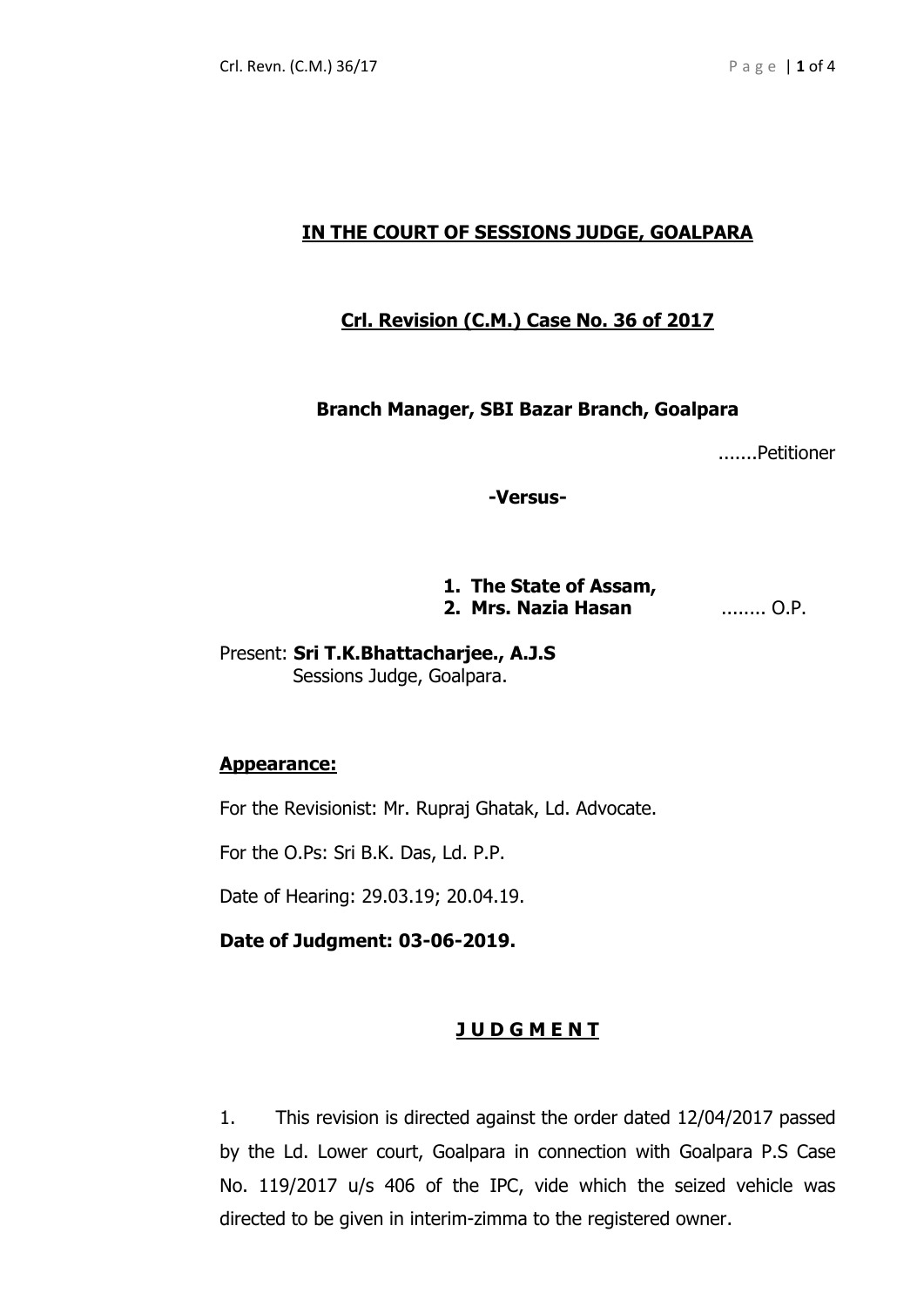2. The brief facts of the case is that the revisionist Branch Manager, SBI Bazar Branch, Goalpara filed a complaint petition at Goalpara P.S. with respect to Ashok Leyland Truck No. AS01-FC-7393 stating that the said truck was purchased by Nazia Hasan (O.P. no. 2) on loan but thereafter, the said borrower failed to make the due payments in time and accordingly, Goalpara P.S Case No. 119/2017 (corresponding to G.R. Case No. 517/17) was registered and during the investigation the said truck was seized and thereafter, on 06-04-17 the O.P. Nazia Hasan filed a petition before the Ld. Court below with a prayer for taking zimma of his vehicle no. AS01-FC-7393 that was seized by the police in connection with the said case and thereafter, after calling for a police report from the concerned I.O. the matter was taken up by the Ld. Lower court, Goalpara on 12/04/2017 and, the Ld. Lower court, Goalpara allowed the prayer of the petitioner (O.P. no. 2) for zimma as mentioned above.

3. Being highly aggrieved and dissatisfied with the aforesaid order dtd. 12/04/2017 the revisionist preferred the instant revision petition on the grounds set forth in the Memo of revision.

4. The connected LCR had been called for from the Ld. Court below. I have heard the Ld. Counsel for the revisionist and perused the memo of revision as well as the LCR and the connected documents. However, the Ld. Counsel for the O.P. No. 2 remained absent without any steps at the time of the hearing but nevertheless, this case proceeded in view of sec. 403 of the Cr.P.C. which provides that no party has any right to be heard either personally or by pleader before any court exercising his power of revision. On perusal of the impugned order dated 12/04/2017, it is found that the Ld. Court below was pleased to call for a police report with regard to the matter at hand and thereafter the I.O. was directed to hand over the seized vehicle to the actual registered owner after making necessary verification and upon furnishing indemnity bond of Rs. 10 lakhs.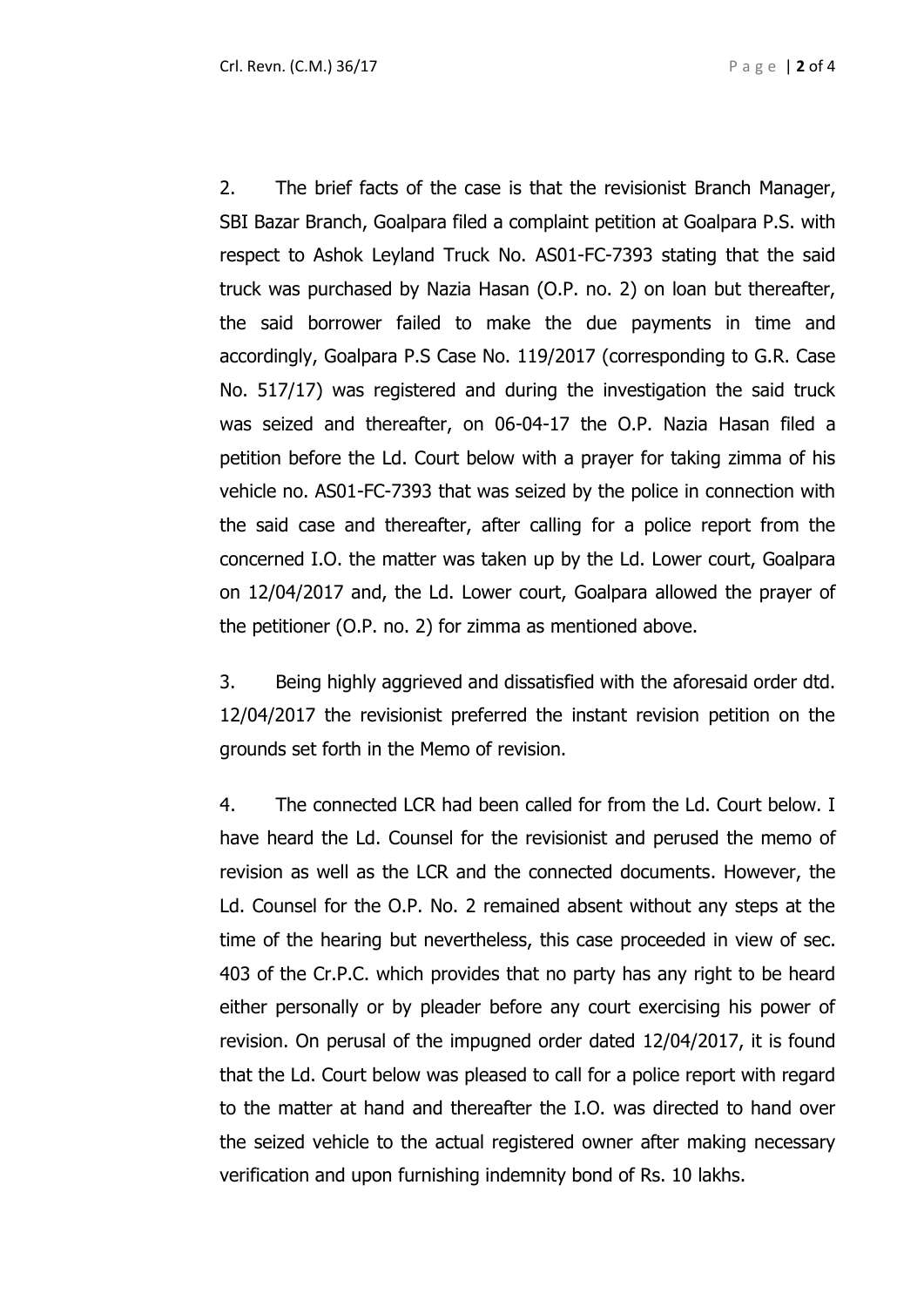5. On perusal of the copy of the complaint it is found that the accused Nazia Hasan had availed a loan for purchasing the seized truck from the SBI, Golapara Bazar Branch but thereafter, the borrower has failed to make due payments towards the payment even though the vehicle was hypothecated and could be seized and also sold under auction process in order to recover the loan amount in the event of default. From the documents available in the LCR, it appears that the O.P. no. 2 is the registered owner of the truck bearing registration no. AS01-FC-7393 but apparently the truck was seized at the instance of the revisionist who had disbursed the loan in favour of the registered owner who had eventually defaulted in repayment of the loan amount. The impugned order shows that the revisionist was not given any opportunity of hearing by the Ld. Court below when the Zimma petition in favour of the petitioner was allowed and the revisionist side was completely in the dark in this context. But however, the LCR reveals that the investigation of the connected case was already completed in the meantime pending this revision petition and the same has ended in a final report and as such the final custody of the seized truck will have to be determined by the Ld. Court below in due course of time. It may also be mentioned in this context that though the revision petition was filed on 20-05-17 but thereafter, the revisionist took numerous dates for hearing and dragged the matter for a prolonged period and considering all the facts and circumstances I am of the opinion that it would not be justified to interfere with the impugned order granting interim-custody of the vehicle to the O.P. no. 2 at this juncture. In the result the revision petition stands dismissed with liberty to the revisionist to approach the Ld. Court below with his grievance if any, in which event the Ld. Lower court shall afford him a reasonable opportunity of hearing and thereafter, pass necessary orders in accordance with law.

6. In view of the above, the revision stands dismissed but without any costs.